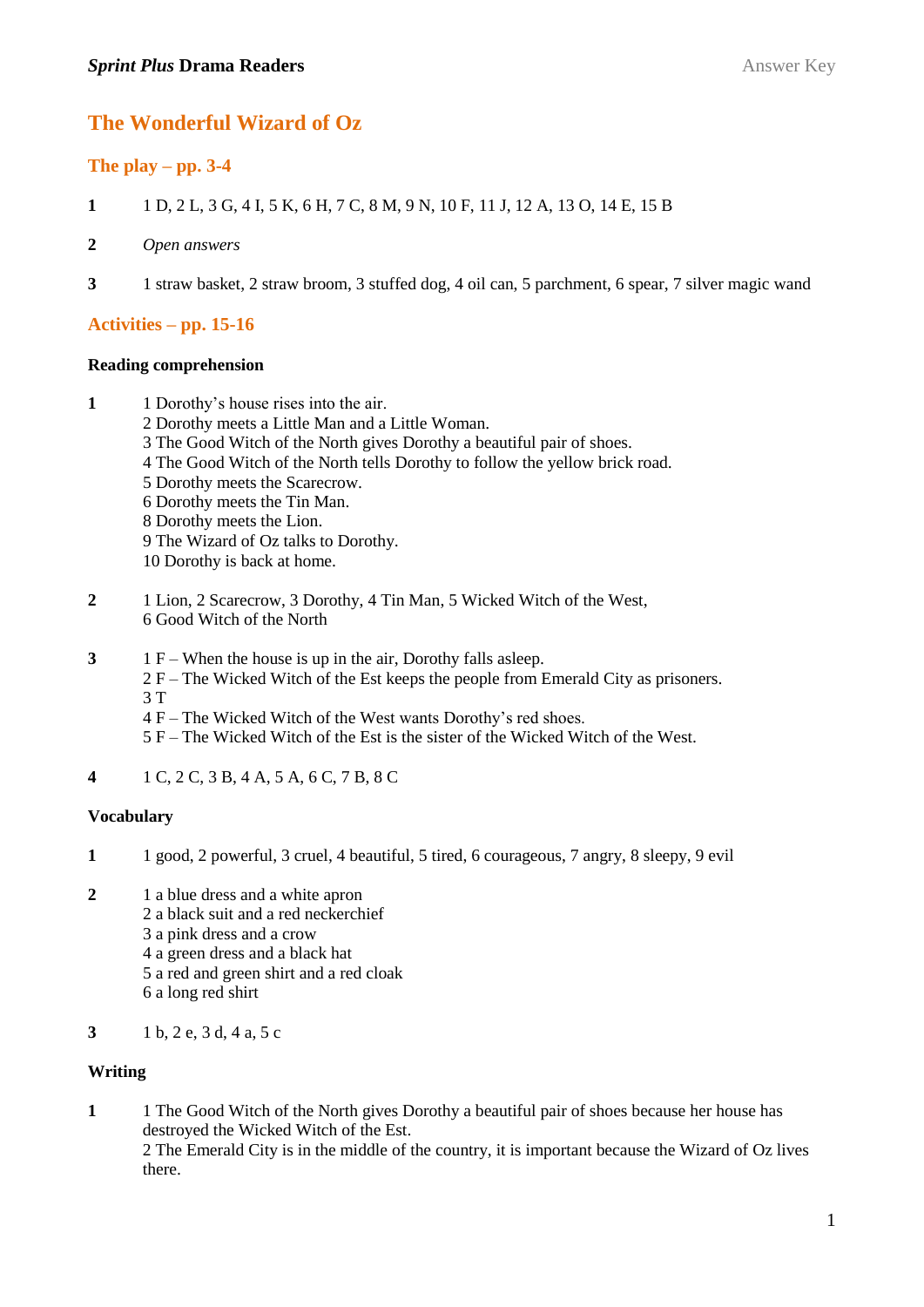3 The Scarecrow wants a brain, the Tin Man wants a heart, the Lion wants some courage. They follow Dorothy because they need to go to the Wizard of Oz.

4 In Act IV the Wicked Witch of the West melts because Dorothy throws a bucket of water at her. 5 Dorothy goes back at home by clicking her heels together three times and by saying 'There's no place like home!'.

# **The Canterville Ghost**

# **The play – pp. 3-4**

- **1** 1 G, 2 A, 3 D, 4 E, 5 C, 6 I, 7 H, 8 B, 9 F
- **2** *Open answers*
- **3** 1 two pillows, 2 a bottle of medicine, 3 a bottle of oil, 4 a jewellery box, 5 official documents, 6 a bottle of stain remover, 7 a bucket, 8 a hat with a feather, 9 a white sheet, 10 a pumpkin stuck on a broom, 11 chains

## **Activities – pp. 14-15**

#### **Reading comprehension**

- **1** 1 Lord Canterville warns Mr Otis about the ghost.
	- 2 The Otis family move to Canterville Chase.
	- 3 Mr Otis sees a stain on the floor in the library.
	- 4 Washington cleans the stain.
	- 5One evening, Mr Otis hears a strange noise. He offers the ghost a bottle of oil.
	- 6 The ghost appears again and Mrs Otis offers him some medicine.
	- 7 The Twins play a trick on the ghost.
	- 8 The ghost is sad. He talks to Virginia.
	- 9 Virginia helps the ghost and finally he can rest in peace.
	- 10 There is a funeral for Sir Simon.
- **2** 1 F Mr Otis doesn't believe in ghosts.
	- 2 F There are six people, Mr and Mrs Otis, Washington, Virginia and the Twins.
	- 3 F Washington cleans the stain with a bottle of stain remover.
	- 4 T
	- 5 F The ghost in angry with the Twins.
	- $6 F Virginia$  is kind with the ghost.
	- 7 T
	- 8 F Virginia goes with the ghost to the Garden of Death.
- **3** 1 B, 2 A, 3 C, 4 B, 5 C, 6 A, 7 C, 8 B

#### **Vocabulary**

- **1** 1 j, 2 g, 3 i, 4 f, 5 c, 6 a, 7 e, 8 d, 9 b, 10 h
- **2** 1 c, 2 e, 3 f, 4 b, 5 a, 6 d

## **Writing**

- **1** 1 Lord Canterville sais Mr Otis that Canterville Chase is haunted by a ghost. 2 Mr Otis thinks ghosts don't exist.
	- 3 The stain on the library floor was blood, the murder of Eleanore de Canterville caused it.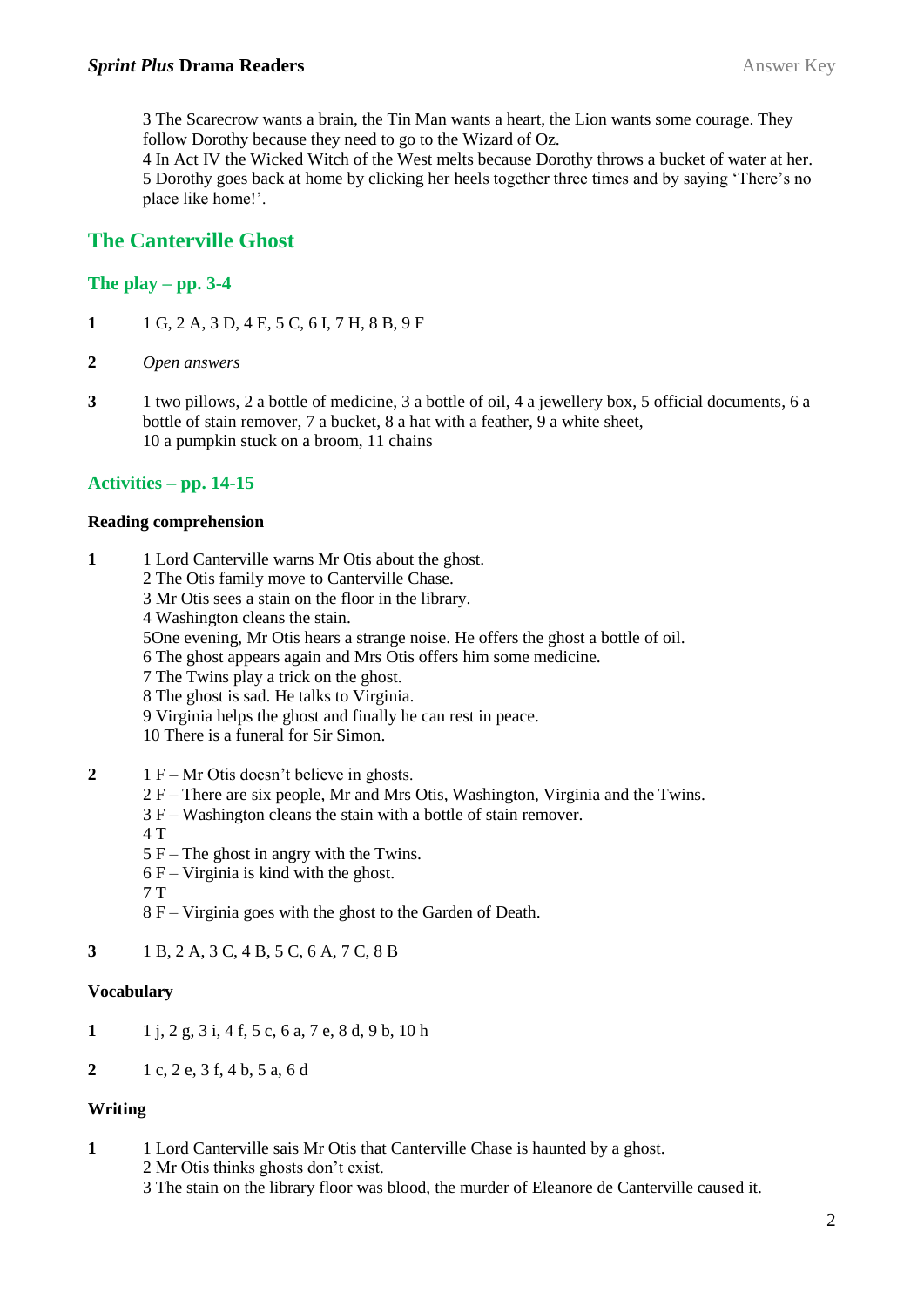4 Mr Otis offers the ghost a bottle of oil because his chains are noisy. 5 In Act IV the ghost sees another ghost. Then he discovers that it is a trick played by the Twins. 6 In Act V the ghost takes Virginia to the Garden of Death.

### **2** *Sample answer:* I like most Virginia because she in kind. I like least the Twins because they are disrespectful.

**3** *Sample answer:* I would ask him why he killed his wife.

# **Romeo and Juliet**

# **The play – pp. 3-4**

- **1** 1 M, 2 A, 3 B, 4 I, 5 C, 6 H, 7 G, 8 L, 9 K, 10 N, 11 J, 12 E, 13 F, 14 D, 15 O
- **2** *Open answers*
- **3** 1 a toy sword, 2 a guest list, 3 a mask, 4 a ring, 5 a bottle of poison, 6 a bottle of potion

# **Activities – pp. 14-16**

## **Reading comprehension**

- **1** 1 One hot day, some servants from the Capulet and Montague families begin to fight in the streets of Verona
	- 2 Romeo is sad because Rosaline doesn't love him.
	- 3 Lord and Lady Capulet decide to have a party.
	- 4 Romeo, Benvolio and Mercutio go to the party. They wear masks.
	- 5 At the party, Romeo sees Juliet for the first time. He falls in love with her.
	- 6 Romeo sees Juliet on her balcony. They talk and decide to get married.
	- 7 Friar Laurence agrees to organise Romeo and Juliet's secret marriage

8 Tybalt kills Mercutio. Romeo is angry and kills Tybalt. Prince Escalus banishes Romeo from Verona.

9 Romeo escapes to Mantua. Juliet goes to see Friar Laurence. He has a plan to help Romeo and Juliet.

10 Juliet drinks a special potion and falls asleep. Everyone thinks she is dead.

11 Romeo thinks that Juliet is dead. So he drinks poison and dies. Juliet wakes up and discovers that Romeo is dead. She kisses him on the lips and then stabs herself with his dagger.

12 The Capulets and the Montagues stop fighting and become friends.

- **2** 1 F, 2 T, 3 T, 4 T, 5 T, 6 F, 7 F, 8 F
- **3** 1 B, 2 A, 3 C, 4 A, 5 B, 6 C, 7 C, 8 A, 9 C, 10 B

## **Vocabulary**

**1** 1 beautiful, 2 hot, 3 angry, 4 sad, 5 fine, 6 dangerous, 7 young, 8 funny / intelligent

**2** 1 daughter, 2 son, 3 cousin, 4 mother, 5 father, 6 husband / wife

# **Writing**

**1** *Sample answer:*